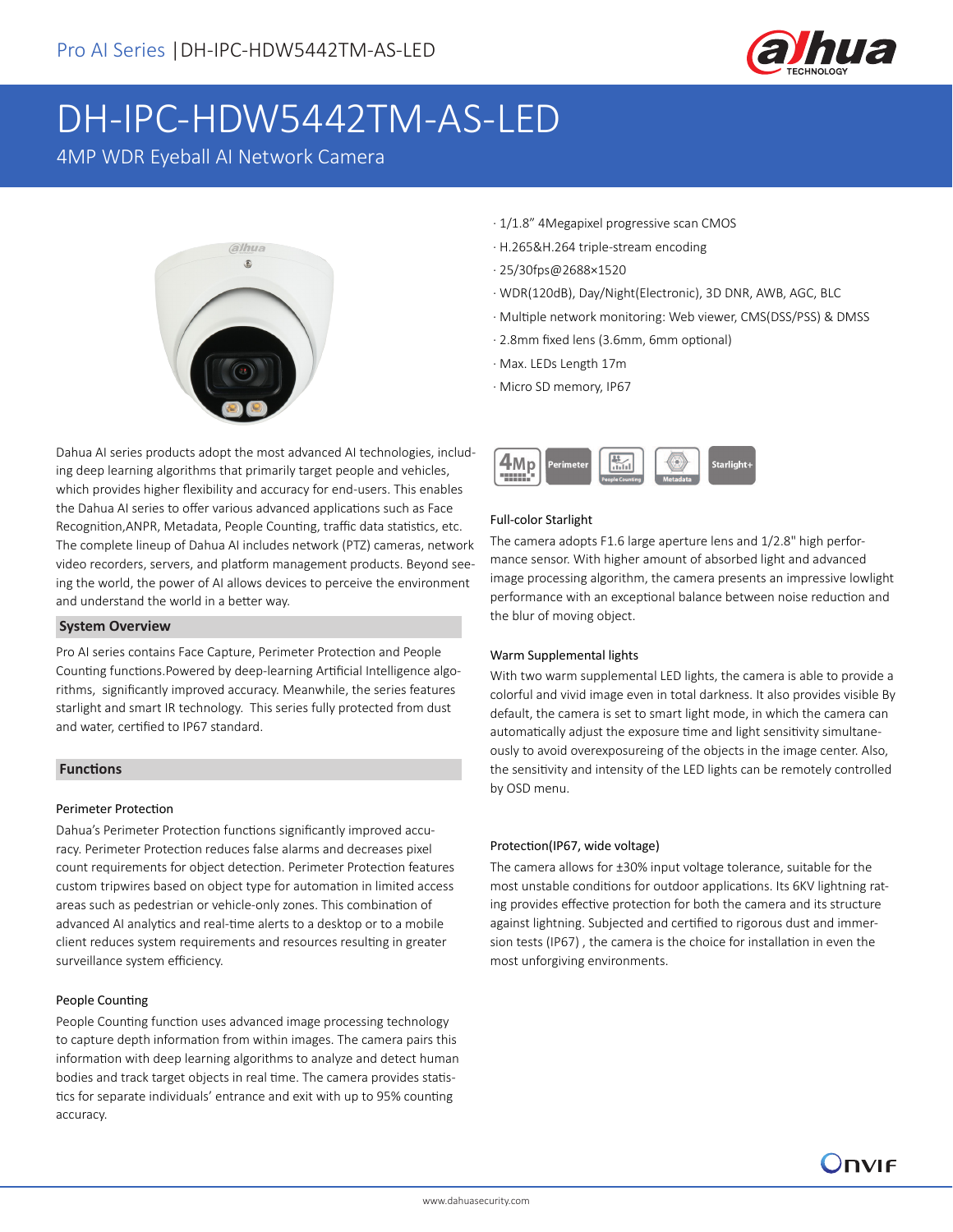# Pro AI Series |DH-IPC-HDW5442TM-AS-LED

### **Technical Specification**

### Camera

| cannola                     |                   |                                                                                                                                      |            |           |           |  |
|-----------------------------|-------------------|--------------------------------------------------------------------------------------------------------------------------------------|------------|-----------|-----------|--|
| Image Sensor                |                   | 1/1.8" 4Megapixel progressive scan CMOS                                                                                              |            |           |           |  |
| <b>Effective Pixels</b>     |                   | 2688(H) x 1520(V)                                                                                                                    |            |           |           |  |
| RAM/ROM                     |                   | 512MB/128MB                                                                                                                          |            |           |           |  |
| Scanning System             |                   | Progressive                                                                                                                          |            |           |           |  |
| Electronic Shutter Speed    |                   | Auto/Manual, 1/3~1/100000s                                                                                                           |            |           |           |  |
| Minimum Illumination        |                   | 0.0016Lux/F1.6 (Color,1/3s,30IRE)<br>0.015Lux/F1.6 ( Color,1/30s,30IRE)                                                              |            |           |           |  |
| LED Distance                |                   | Distance up to 17m (56ft)                                                                                                            |            |           |           |  |
| LED On/Off Control          |                   | Auto/ Manual                                                                                                                         |            |           |           |  |
| LEDs                        |                   | $\overline{2}$                                                                                                                       |            |           |           |  |
| Lens                        |                   |                                                                                                                                      |            |           |           |  |
| Lens Type                   |                   | Fixed                                                                                                                                |            |           |           |  |
| Mount Type                  |                   | Board-in                                                                                                                             |            |           |           |  |
| Focal Length                |                   | 2.8mm, 3.6mm, 6.0mm                                                                                                                  |            |           |           |  |
| Max. Aperture               |                   | F1.6                                                                                                                                 |            |           |           |  |
| Angle of View               |                   | H: 113°, V:60°/H: 89°, V:48°/H: 56°, V:31°                                                                                           |            |           |           |  |
| Optical Zoom                |                   | N/A                                                                                                                                  |            |           |           |  |
| Aperture Type               |                   | Fixed                                                                                                                                |            |           |           |  |
| Close Focus Distance        |                   | 1.3m(4.27ft)/1.9m(6.23ft)/3.8m(12.47ft)                                                                                              |            |           |           |  |
|                             | Lens              | Detect                                                                                                                               | Observe    | Recognize | Identify  |  |
| <b>DORI Distance</b>        | 2.8 <sub>mm</sub> | 58m(192ft)                                                                                                                           | 23m(75ft)  | 12m(39ft) | 6m(20ft)  |  |
|                             | 3.6mm             | 72m(236ft)                                                                                                                           | 29m(95ft)  | 14m(46ft) | 7m(23ft)  |  |
|                             | 6.0mm             | 113m(371ft)                                                                                                                          | 45m(148ft) | 23m(75ft) | 11m(36ft) |  |
| Pan/Tilt/Rotation           |                   |                                                                                                                                      |            |           |           |  |
| Pan/Tilt/Rotation Range     |                   | Pan:0°~360°; Tilt:0°~78°; Rotation:0°~360°                                                                                           |            |           |           |  |
| Artificial Intelligence     |                   |                                                                                                                                      |            |           |           |  |
| Perimeter Protection        |                   | Tripwire, Intrusion(Human & Vehicle classification)                                                                                  |            |           |           |  |
| People Counting             |                   | Line crossing people counting, Region people<br>counting                                                                             |            |           |           |  |
| General Intelligence        |                   |                                                                                                                                      |            |           |           |  |
| Event Trigger               |                   | Motion detection, Video tampering, Scene<br>changing, Network disconnection, IP address<br>conflict, Illegal Access, Storage anomaly |            |           |           |  |
| General Intelligence        |                   | Object Abandoned/Missing                                                                                                             |            |           |           |  |
| Video                       |                   |                                                                                                                                      |            |           |           |  |
| Compression                 |                   | H.265+/H.265/H.264+/H.264/H.264B/H.264H/<br>MJPEG(sub stream)                                                                        |            |           |           |  |
| <b>Streaming Capability</b> |                   | 3 Streams                                                                                                                            |            |           |           |  |
| Resolution                  |                   | 2688×1520/2304×1296/1080P(1920×1080)/1.3M(1<br>280×960)/720P(1280×720)/D1(704×576/704×480)/                                          |            |           |           |  |

VGA(640×480)/CIF(352×288/352×240)

|                                         | Main Stream: 2688×1520(1~25/30fps)                                                                                                                                           |  |  |
|-----------------------------------------|------------------------------------------------------------------------------------------------------------------------------------------------------------------------------|--|--|
| Frame Rate                              | Sub Stream: D1(1~25/30fps)                                                                                                                                                   |  |  |
|                                         | Third Stream: 1080P(1~11fps)                                                                                                                                                 |  |  |
| <b>Bit Rate Control</b>                 | CBR/VBR                                                                                                                                                                      |  |  |
| <b>Bit Rate</b>                         | H.264: 32~8192Kbps<br>H.265: 19~8192Kbps                                                                                                                                     |  |  |
| Day/Night                               | Day/Night: Electronic<br>Auto/Color/B/W                                                                                                                                      |  |  |
| <b>BLC Mode</b>                         | BLC / HLC / WDR(120dB)                                                                                                                                                       |  |  |
| White Balance                           | Auto/Natural/Street Lamp/Outdoor/Manual                                                                                                                                      |  |  |
| Gain Control                            | Auto/Manual                                                                                                                                                                  |  |  |
| Noise Reduction                         | 3D DNR                                                                                                                                                                       |  |  |
| <b>Motion Detetion</b>                  | Off / On (4 Zone, Rectangle)                                                                                                                                                 |  |  |
| Region of Interest                      | Off / On (4 Zone)                                                                                                                                                            |  |  |
| Electronic Image Stabilization<br>(EIS) | N/A                                                                                                                                                                          |  |  |
| Smart IR                                | Support                                                                                                                                                                      |  |  |
| Defog                                   | Support                                                                                                                                                                      |  |  |
| Digital Zoom                            | N/A                                                                                                                                                                          |  |  |
| Flip                                    | 0°/90°/180°/270°                                                                                                                                                             |  |  |
| Mirror                                  | Off/On                                                                                                                                                                       |  |  |
| Privacy Masking                         | Off / On (4 Area, Rectangle)                                                                                                                                                 |  |  |
| Audio                                   |                                                                                                                                                                              |  |  |
| Compression                             | G.711a/G.711Mu/G.726/AAC/G.723                                                                                                                                               |  |  |
| Network                                 |                                                                                                                                                                              |  |  |
| Ethernet                                | RJ-45 (10/100Base-T)                                                                                                                                                         |  |  |
| Protocol                                | HTTP; TCP; ARP; RTSP; RTP; UDP; RTCP;SMTP;<br>FTP; DHCP; DNS; DDNS; PPPoE; IPv4/v6; SNMP;QoS;<br>UPnP;NTP                                                                    |  |  |
| Interoperability                        | ONVIF(Profile S/Profile G),<br>CGI, Milstone, Genetec, P2P                                                                                                                   |  |  |
| <b>Streaming Method</b>                 | Unicast / Multicast                                                                                                                                                          |  |  |
| Max. User Access                        | 20 Users                                                                                                                                                                     |  |  |
| Edge Storage                            | <b>NAS</b><br><b>FTP</b><br>Mirco SD card 256GB                                                                                                                              |  |  |
| Web Viewer                              | IE(versions newer than IE8), Chrome,<br>Firefox, Safari(versions newer than Safari 12)                                                                                       |  |  |
| Management Software                     | Smart PSS, DSS, P2P                                                                                                                                                          |  |  |
| Smart Phone                             | iOS, Android                                                                                                                                                                 |  |  |
| Certifications                          |                                                                                                                                                                              |  |  |
| Certifications                          | CE-LVD:EN60950-1<br>CE-EMC:Electromagnetic Compatibility Directive<br>2014/30/EU<br>FCC:47 CFR FCC Part 15, Subpart B<br>UL/CUL:<br>UL60950-1<br>CAN/CSA C22.2 No.60950-1-07 |  |  |